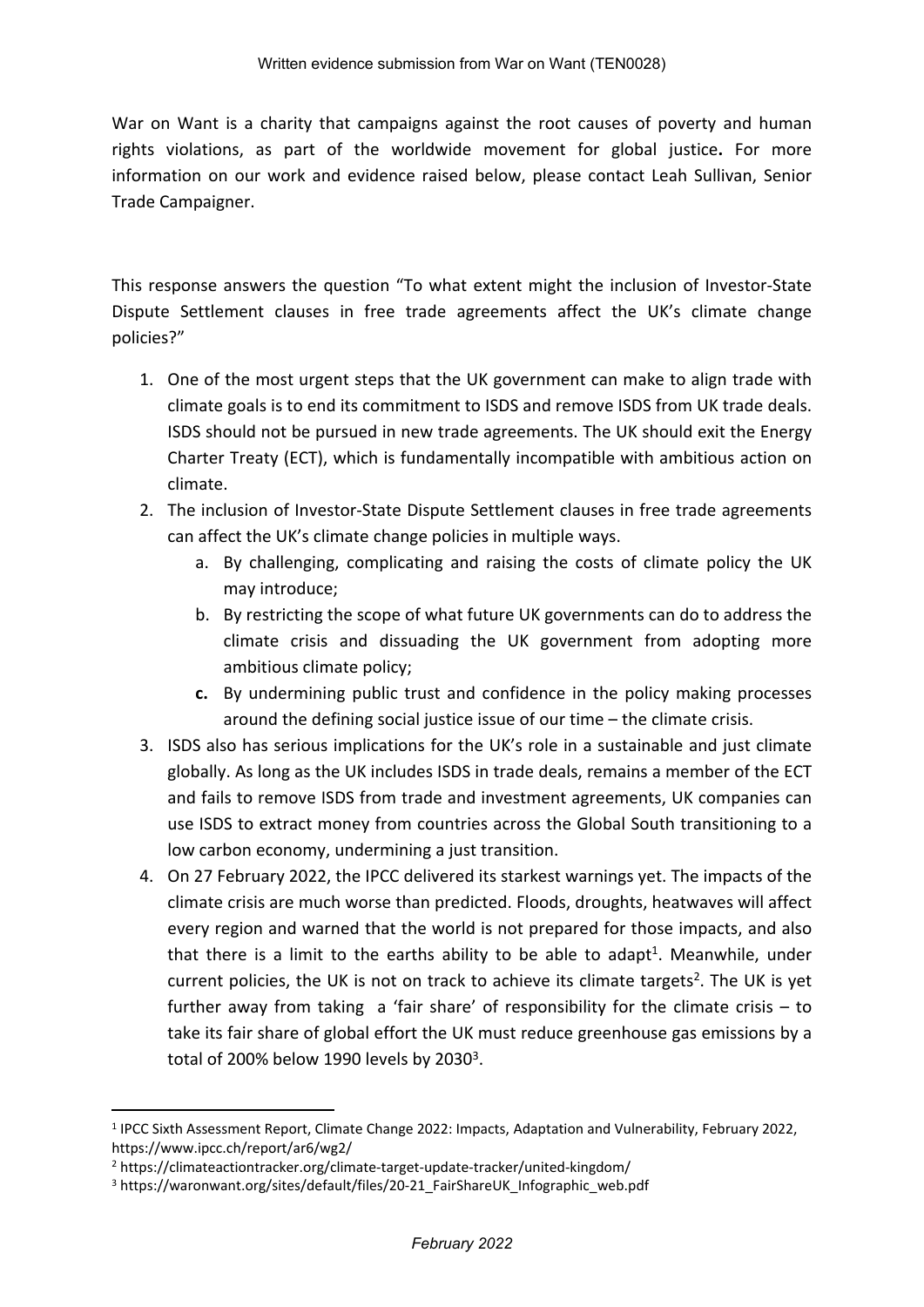- 5. The International Energy Agency has made very clear that in any viable climate strategy "there is no need for investment in new fossil fuel supply", and outlines as a key milestone for a viable pathway by 2021 that there should be no new oil and gas fields approved for development<sup>4</sup>. In spite of this the UK Government continues to consider the approval of new oil and gas exploration in the North Sea. Worryingly, BEIS has also said that they will "encourage continued healthy levels of investment" in the North Sea believing that ensuring that the UK "remains an attractive destination for global capital is the best way to secure an orderly and successful transition away from traditional fossil fuels<sup>5</sup>."
- 6. If this or future UK governments decide to take measures to phase out fossil fuels by reversing decisions to issue licenses for additional North Sea oil and gas exploitation, UK taxpayers could find themselves faced with ISDS claims running into billions. Under the Energy Charter Treaty alone (the single most-used treaty for fossil fuel companies using ISDS), the UK has fossil fuel infrastructure worth more than  $£140$ billion, the owners of which could sue the government under ISDS, [a](https://www.investigate-europe.eu/en/2021/ect-data/)ccording to a [recent](https://www.investigate-europe.eu/en/2021/ect-data/) [study](https://www.investigate-europe.eu/en/2021/ect-data/)<sup>6</sup>.
- 7. Climate measures that have been the subject of ISDS claims in recent years include where governments have taken the following actions;
	- a. Phasing out coal-powered energy generation in line with the Paris Agreement; Energy companies RWE and Uniper are taking claims of a combined €2.5 billion against the Netherlands over the Netherland's plans to phase out coal powered electricity generation by 2030<sup>7</sup>.
	- b. Rescinding permission for new pipelines after a change in government; Canadian TC Energy is making a USD \$15 billion claim against the US government over President Biden's decision to cancel the Keystone XL Pipeline<sup>8</sup>.
	- c. Banning near shore oil and gas drilling amidst concerns over environment, earthquake risks, local fisheries, and tourism; Rockhopper is taking a \$350 million case against the government of Italy over Italy's alleged breaches of the Energy Charter Treaty<sup>9</sup>.

<sup>5</sup>ENERGY WHITE PAPER, *Powering our Net Zero Future*, HM Government, December 2020

<sup>4</sup> *Net Zero by 2050 A Roadmap for the Global Energy Sector*, International Energy Agency, October 2021, https://iea.blob.core.windows.net/assets/deebef5d-0c34-4539-9d0c-10b13d840027/NetZeroby2050- ARoadmapfortheGlobalEnergySector\_CORR.pdf

https://assets.publishing.service.gov.uk/government/uploads/system/uploads/attachment\_data/file/945899/ 201216 BEIS EWP Command Paper Accessible.pdf

<sup>6</sup> Oliver Moldenhauer and Nico Schmidt *ECT data analysis: Results and Methods*, 23 February 2021, https://www.investigate-europe.eu/en/2021/ect-data/

<sup>7</sup> RWE AG and RWE Eemshaven Holding II BV v. Kingdom of the Netherlands (ICSID Case No. ARB/21/4), Uniper SE, Uniper Benelux Holding B.V. and Uniper Benelux N.V. v. Kingdom of the Netherlands (ICSID Case No. ARB/21/22), <https://icsid.worldbank.org/cases/case-database/case-detail?CaseNo=ARB/21/22>

<sup>8</sup> https://investmentpolicy.unctad.org/investment-dispute-settlement/cases/720/transcanada-v-usa

<sup>9</sup> https://investmentpolicy.unctad.org/investment-dispute-settlement/cases/800/rockhopper-v-italy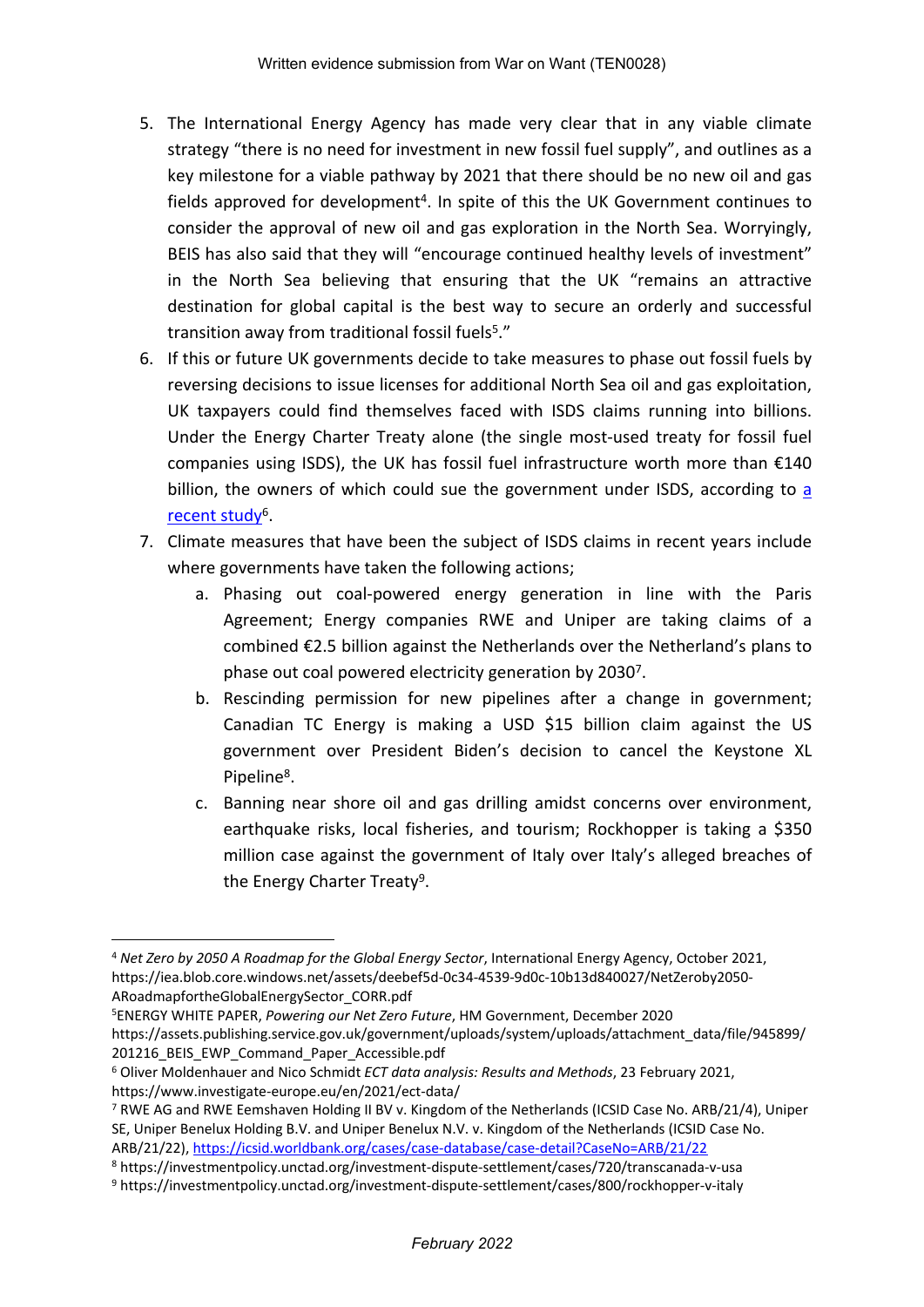- d. Delaying a permit for a coal-fired power plant and requiring the corporation in question to take measures not to pollute a nearby river; In a US\$1.4 billion case taken by Vattenfall against Germany, the company claimed that these environmental requirements amounted to expropriation. The case resulted in the environmental protection requirements being dropped.
- e. Banning fracking in response to overwhelming public opposition (Lone Pine .v Canada $10$ )
- f. Requiring an environmental impact assessment ahead of a planned fracking project; Ascent Resource is taking a €120 million arbitration suit under the ECT over Slovenia's decision to require over a legal requirement that an environmental assessment be carried out prior to a fracking project.
- 8. **These cases make clear that ISDS in UK trade deals will challenge, complicate and raise the costs of climate policies the UK may introduce.**
- 9. Raising the cost of climate action: Energy companies RWE and Uniper are taking claims of a combined €2.5 billion against the Netherlands over the Netherland's plans to phase out coal powered electricity generation by 2030<sup>11</sup>. This staggering claim came after both companies were operating loss-making plants<sup>12</sup>, and had already been offered compensation sums in the hundreds of millions of euro<sup>13</sup>, preferring their odds under the ISDS system, in which projections of lost future profits are calculated in ways that are highly speculative and preferential to the investor. If the companies are successful, the compensation will come from the Dutch tax payer.
- 10. Germany is seeking to end coal-fired power generation by 2038. In negotiations with companies over the phase out, coal companies have used the threat of ISDS as leverage, agreeing only to waive their right to sue the country under the ECT if the German government massively increased the compensation package. The two biggest companies producing brown (lignite) coal have been given €4.35 billion in compensation. (Black, imported coal has a different phase-out mechanism). An estimate says that this sum is twelve times the amount they should be entitled to<sup>14</sup>. In deliberating over the decision, the German Ministry of Economics made reference to the threat of ISDS under the Energy Charter Treaty, noting the case that Uniper was threatening to bring against the Netherlands<sup>15</sup>.

<sup>11</sup> RWE AG and RWE Eemshaven Holding II BV v. Kingdom of the Netherlands (ICSID Case No. ARB/21/4),

Uniper SE, Uniper Benelux Holding B.V. and Uniper Benelux N.V. v. Kingdom of the Netherlands (ICSID Case No. ARB/21/22), <https://icsid.worldbank.org/cases/case-database/case-detail?CaseNo=ARB/21/22>

<sup>10</sup> https://investmentpolicy.unctad.org/investment-dispute-settlement/cases/547/lone-pine-v-canada

<sup>12</sup> Bart-Jaap Verbeek, *Compensation for stranded assets?,* 28 April 2021, SOMO. "The plants are all expected to run at net annual losses from 2022 and will no longer be economically viable by 2024 at the latest." <https://www.somo.nl/compensation-for-stranded-assets/>

<sup>&</sup>lt;sup>13</sup> Ibid, Both RWE and Uniper declined to participate in a government proposal in September 2020 that would have resulted in €512 million compensation for RWE and €351 million for Uniper.

<sup>14</sup> Fabian Flues, *Teuer erkauft: Wie der EnergiechartaVertrag die Kosten des deutschen Braunkohle ausstiegs in die Höhe trieb*, Powershift, November 2021, https://power-shift.de/wp-content/uploads/2021/11/Wie-der-ECT-die-Kosten-des-deutschen-Braunkohleausstieg-in-die-Hoehe-trieb-web.pdf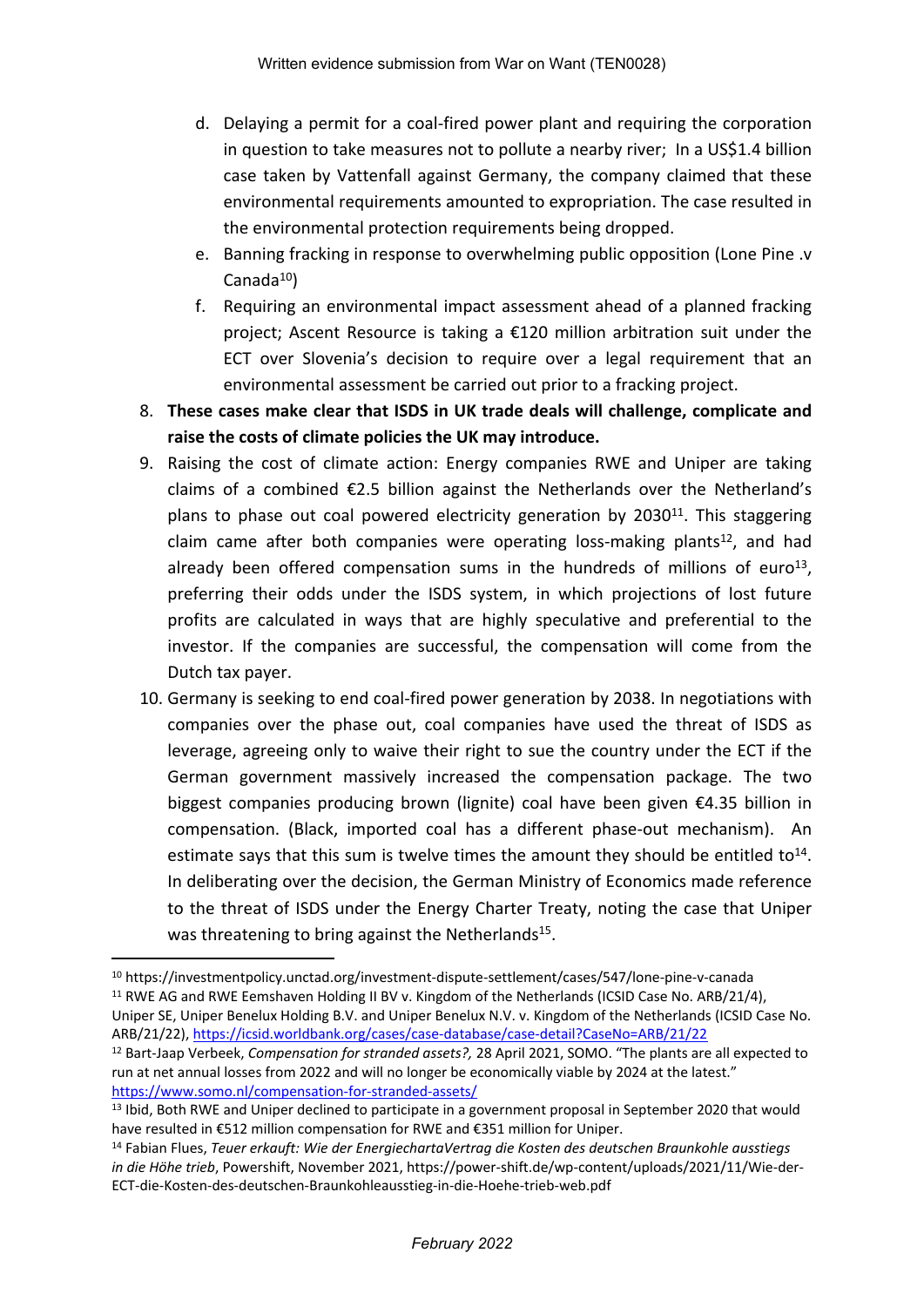- 11. ISDS may already be affecting UK climate change policies through what is known as "regulatory chill" – where by the threat of ISDS claims pressurises governments into not taking a climate change measure for fear of running afoul of provisions in investment treaties that could spark ISDS claims that can run into the billions of pounds.
- 12. We may never know the true extent to which fears of ISDS claims influence policy making, given that calculations by governments in these policy spheres are often made behind closed doors. We nonetheless have strong indications of numerous instances whereby policy makers and governments have sought to introduce policy to reach climate goals only to find themselves forced to weaken, delay or backtrack on plans to introduce these climate policies over fear of ISDS claims.
- 13. In 2017 a draft law in France was to see the country become the first in the world to ban the extraction of oil and gas in its territory. A staggered phase out under then Minister Hulot's Act would see the majority of extraction programs forced to shut down by 2030 and a total ban of oil and gas extraction by 2040, to comply with the Paris Agreement. Vermilion<sup>16</sup>, a Canadian oil and gas company responsible for 75% of oil and gas production in France, threatened to file an ISDS claim against the French state under the Energy Charter Treaty, stating that the Hulot Act would breach Vermillion's "legitimate expectations" under the Treaty of a stable legal and commercial environment<sup>17</sup>. A few months later, Hulot had backed down, dropping the key demands of the initial law and enabling oil and gas extraction could now be renewed until at least 2040<sup>18</sup>. Hulot would resign from his position shortly afterwards, in frustration over the inability of the government to achieve progress, and over the power of industry lobbyists<sup>19</sup>. To date climate scientists say that France is not on track to meet even its "extremely weak" emissions reduction targets<sup>20</sup>.
- 14. More recently, in 2022 Danish climate minister Dan Jorgensen told the media that fears of ISDS claims are hindering the countries climate ambitions. His ministry "is aware of examples of companies suing governments for fossil fuel phase-out laws and seeking compensation under the  $ECT''^{21}$  and has said that that the price tag on removing permissions for fossil fuel extraction earlier than 2050 "is one that no

https://www.bbc.co.uk/news/world-europe-45329573

<sup>20</sup> Christian Holz; Tom Athanasiou; Sivan Kartha, France's Climate Fair Share,

<sup>&</sup>lt;sup>15</sup> Ibid, citing [https://fragdenstaat.de/anfrage/dokumente-zum-energiecharta-vertrag-und](https://fragdenstaat.de/anfrage/dokumente-zum-energiecharta-vertrag-und-kohleausstieg/639279/anhang/211025-UIGBescheid-NAMEIIIFinal_geschwaerzt.pdf)[kohleausstieg/639279/anhang/211025-UIGBescheid-NAMEIIIFinal\\_geschwaerzt.pdf](https://fragdenstaat.de/anfrage/dokumente-zum-energiecharta-vertrag-und-kohleausstieg/639279/anhang/211025-UIGBescheid-NAMEIIIFinal_geschwaerzt.pdf) p.81

<sup>16</sup> https://www.vermilionenergy.com/

<sup>17</sup> Maxime Vaudano, *How the lobbies used the threat of ISDS to neuter the Hulot Act*, Le Monde, 4 September 2018, <https://www.bilaterals.org/?how-the-lobbies-used-the-threat-of&lang=en>

<sup>18</sup> [https://www.urgewald.org/sites/default/files/media-files/Investorenbriefing\\_EnergyCharterTreaty\\_Web.pdf](https://www.urgewald.org/sites/default/files/media-files/Investorenbriefing_EnergyCharterTreaty_Web.pdf) <sup>19</sup> *French minister Nicolas Hulot resigns on live radio in frustration*, BBC, 28 August 2018,

https://zenodo.org/record/2595503#.YhwFcejP1PY

<sup>21</sup> Elizabeth Meager, *Cop26 targets pushed back under threat of being sued,* 14 January 2022,

https://capitalmonitor.ai/institution/government/cop26-ambitions-at-risk-from-energy-charter-treatylawsuits/#:~:text=Countries%20party%20to%20the%20Energy,hindered%20their%20climate%20policy%20am bitions.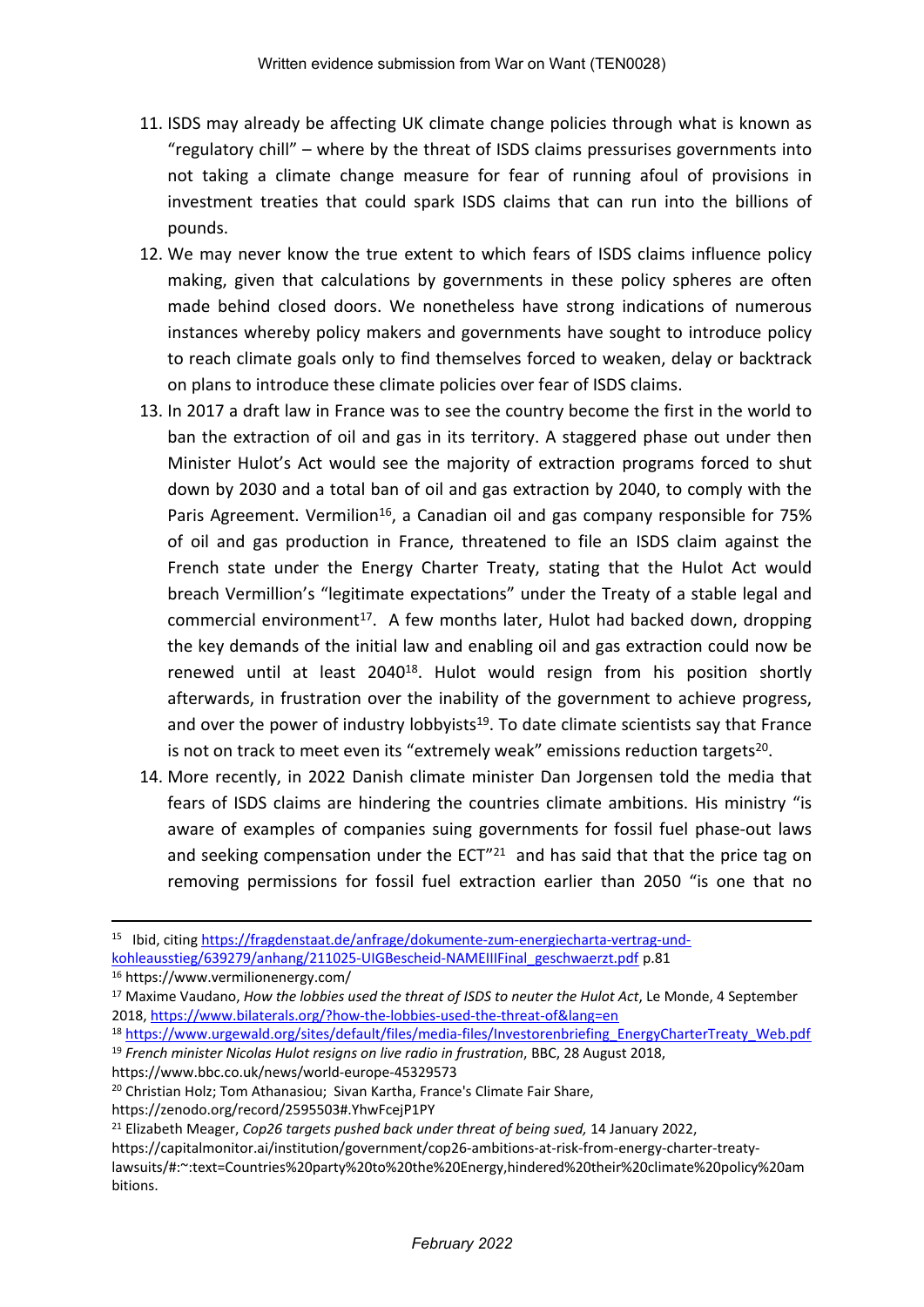government would be able to bear"<sup>22</sup>. Denmark, alongside the UK is one of the European countries most highly vulnerable to ISDS claims, due to the high value of assets in the country protected under the ECT. The UK has the highest amount of energy assets protected with ISDS under the Energy Charter Treaty at €140 billion, much of it through North Sea oil and gas, creating an "enormous potential" for lawsuits<sup>23</sup>.

- 15. ISDS claims are also holding back multilateral climate efforts such as the Beyond Oil and Gas Alliance (BOGA), with some suggesting<sup>24</sup> that BOGA is lowering its collective ambition to avoid being sued using ISDS. New Zealand doesn't want to take even this risk, however, with New Zealand Minister James Shaw stating that New Zealand couldn't join the initiative for fear they would face investor ISDS claims<sup>25</sup>.
- 16. **Secrecy around ISDS undermines public trust and accountability of decision makers in policy decisions around the defining social justice issue of our time – the climate crisis.** The climate crisis is at the forefront of public concern, thus it is deeply concerning that climate policy is being challenged, delayed, and reversed through a system of private arbitral tribunals that completely bypass the national judicial system, and the scrutiny of the public and MPs. ISDS cases are decided behind closed doors and the vast majority of cases filed have no publicly available documents. Decisions are made often by a very small panel (three) of arbitrators, and do not consider the obligations of a government to uphold human rights law or international environmental law, nor do they try to balance public and private interest.
- 17. **The inclusion of ISDS clauses in the UK's trade and investment deals has serious consequences not only for UK climate policy but for global climate policy, and particularly the ability of developing countries to respond to the climate crisis.** The UK's trade and investment deals have enabled UK-based companies to take at least 90 cases against other countries, many of those against developing countries. (The majority of ISDS cases are brought against developing countries<sup>26</sup>). The findings of a recent study<sup>27</sup> on the chilling effect of international investment disputes suggest that the chilling effect on policy innovation is more strongly felt by developing countries.

<sup>22</sup> Richard Orange, *The Danish climate minister closing down the oil industry for good,* 5 December 2020, https://www.theguardian.com/world/2020/dec/05/the-danish-climate-minister-closing-down-the-oilindustry-for-good

<sup>23</sup> Oliver Moldenhauer and Nico Schmidt *ECT data analysis: Results and Methods*, 23 February 2021, https://www.investigate-europe.eu/en/2021/ect-data/

<sup>24</sup> Elizabeth Meager, *Cop26 targets pushed back under threat of being sued,* 14 January 2022, https://capitalmonitor.ai/institution/government/cop26-ambitions-at-risk-from-energy-charter-treatylawsuits/#:~:text=Countries%20party%20to%20the%20Energy,hindered%20their%20climate%20policy%20am bitions.

 $25$  Ibid

<sup>26</sup> <https://unctad.org/system/files/official-document/diaepcbinf2020d6.pdf>

<sup>&</sup>lt;sup>27</sup> Moehlecke, Carolina (2019) The Chilling Effect of International Investment Disputes: Limited Challenges to State Sovereignty. International Studies Quarterly, doi: 10.1093/isq/sqz077 © The Author(s) (2019). Published by Oxford University Press on behalf of the International Studies Association